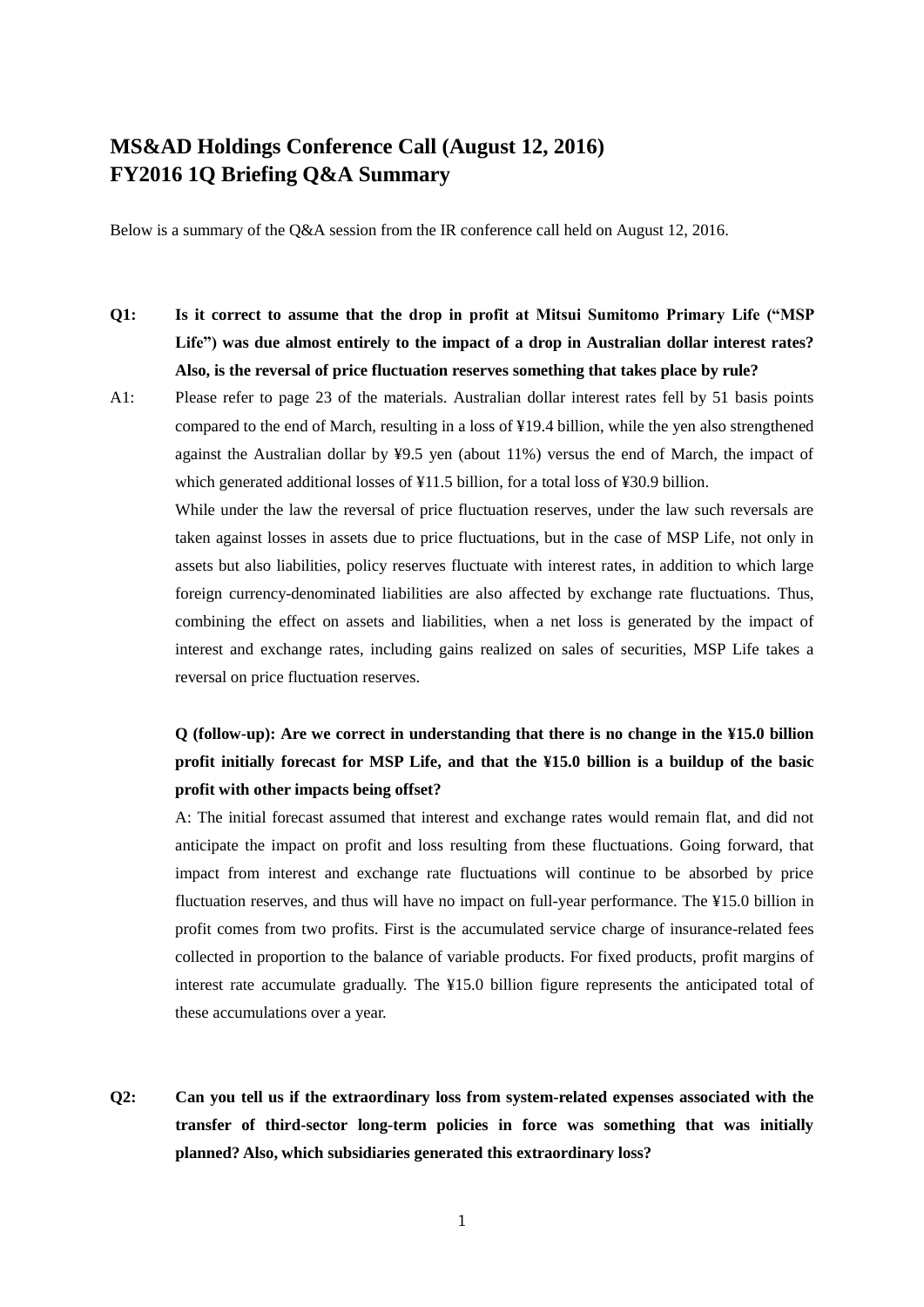A2: This was incorporated in the initial fiscal year plan. These expenses are system-related expenses associated with the transfer to Mitsui Sumitomo Aioi Life ("MSA Life") and consolidation of third-sector long-term policies in force held by Mitsui Sumitomo Insurance ("MSI") and Aioi Nissay Dowa Insurance ("ADI"). These system expenses are booked as assets at MSA Life, and are scheduled to be amortized in fiscal 2019, when the system goes on line, and beyond. However, because the transfer of third-sector long-term policies is an intra-Group transaction, for the purposes of the Group the fees arising from this transaction were recognized as a lump sum in the current fiscal year, and booked as an extraordinary loss in consolidated adjustments.

Q (follow-up): Are we correct in understanding that the ¥20.9 billion in extraordinary losses listed in item 10 on slide 3 of the materials is the amount for the full year?

A: That is correct. Of which the ¥20.4 billion in system-related expenses associated with the transfer of third-sector long –term policies in force, which comprises the bulk of that total, and represents future amounts booked this year as a lump sum.

Regarding system-related extraordinary losses planned for fiscal 2016

In addition to the above, approximately ¥5.0 billion has been incorporated in the plan as an extraordinary loss related to expenses for development of a joint claims service system (that portion not booked as assets).

- **Q3: Can you provide a breakdown in the decline in net interest and dividends by individual factors, including reduced dividends from Japanese stocks, the strengthening yen and the drop in interest rates?**
- A3: The biggest factor in the decline in net interest and dividends received is delay of the payment of dividends from overseas subsidiaries, approximately ¥2.2 billion (dividends booked in 1Q of last fiscal year shift to 2Q and or later). The impact of reduced dividends from shares amounts to a few hundred million yen, while the impact of lower interest rates and exchange rates is minor.
- **Q4: While there are likely a number of factors involved, can you explain the net foreign exchange impact, if possible with figures for each currency?**
- A4: I do not have figures on hand for a breakdown by currency, so we will provide that information in the summary of this Q&A session.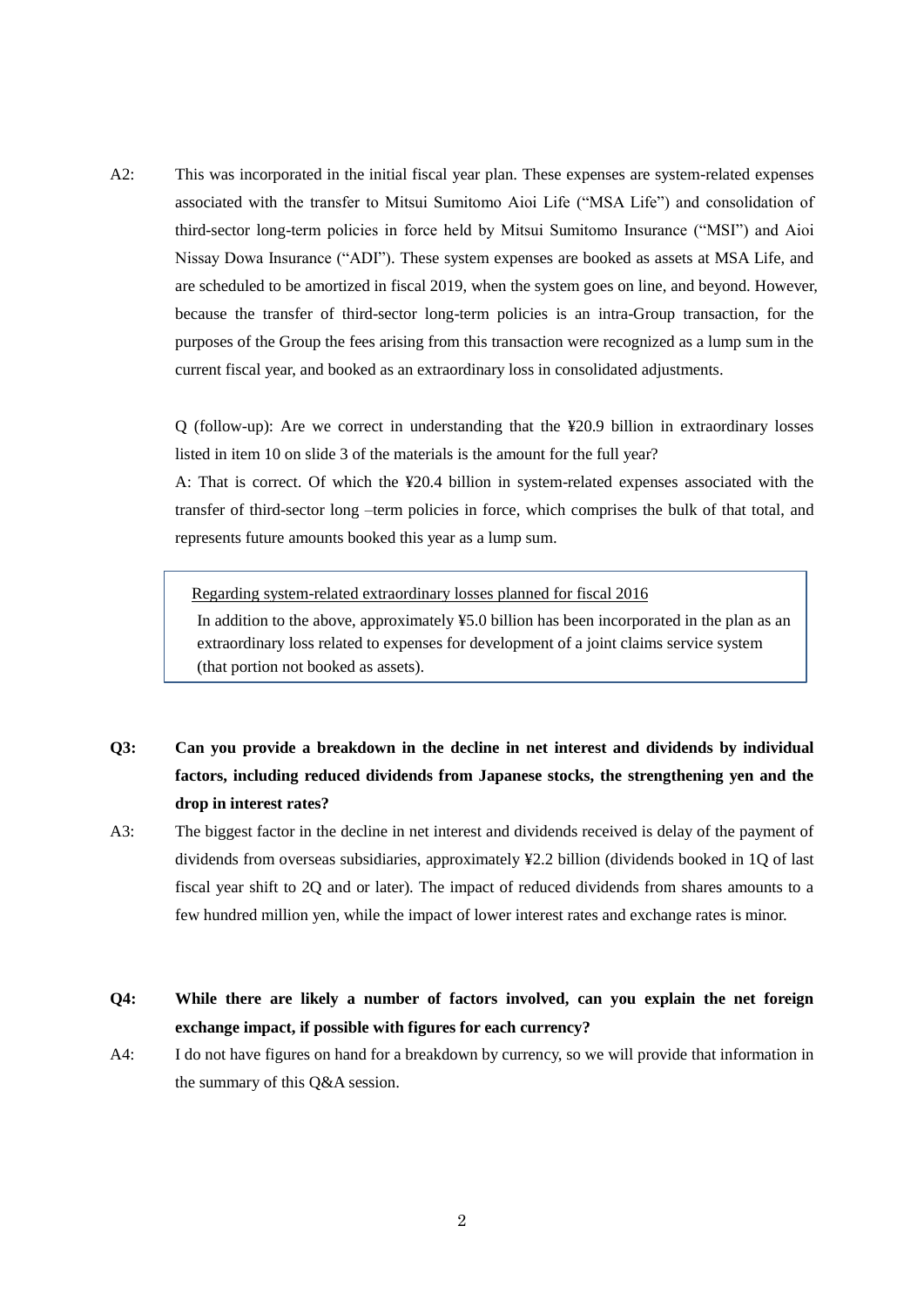#### Regarding foreign exchange impact by each currency

Foreign exchange impact includes both positive and negative impacts, and on a net basis, no major impact arises from any one currency. Note that the majority of both positive and negative impacts arise from the U.S. dollar. In other currencies, the British pound, the Euro and others also had an impact, but compared to the U.S. dollar, that impact was limited.

#### **Q5: Are we correct in understanding that with few natural disasters, Group Core Profit is progressing according to plan, or performing above the initial plan?**

A5: Group Core Profit is progressing for the most part according to plan, about on par with fiscal quarterly net income. The impact of the Kumamoto Earthquake was incorporated in the initial fiscal year plan, and at MSP Life, the impact of Australian dollar interest and exchange rate were handled through a reversal of price fluctuation reserves, so there is no change from the initial plan. The difference between quarterly net income and Group Core Profit arises from system-related expenses of third-sector booked as extraordinary losses, but those are not included in calculating Group Core Profit. Overall, we are progressing in line with initial plan or slightly above it.

## **Q6: Price fluctuation reserves at MSP Life have dropped significantly, from ¥55.0 billion to ¥32.9 billion. What is the likelihood you will raise the pace of provision in the following fiscal year and beyond?**

A6: To date, we have made a provision to the price fluctuation reserves to prepare for a situation like the current one. Our basic policy going forward will essentially be to systematically make a provision while taking into consideration the level of future price fluctuation risk for both assets and liabilities, but the details are still under consideration.

## **Q (follow-up): Are we correct in understanding that because MSP Life economically hedges by holding securities, there is little impact from Australian dollar exchange rate and interest rates?**

A: Current losses reflect a net loss on trading securities. Considering unrealized gains on securities held for policy reserves are not shown, on an economic value basis they are largely offset, though not to a net zero.

**Q7: ESR has fallen 27 points, from 181% at the end of March, 2016 to 154% at the end of June. Given that your goal is 200%, is there a likelihood you will be issuing subordinated debt or changes to your shareholder returns policy?**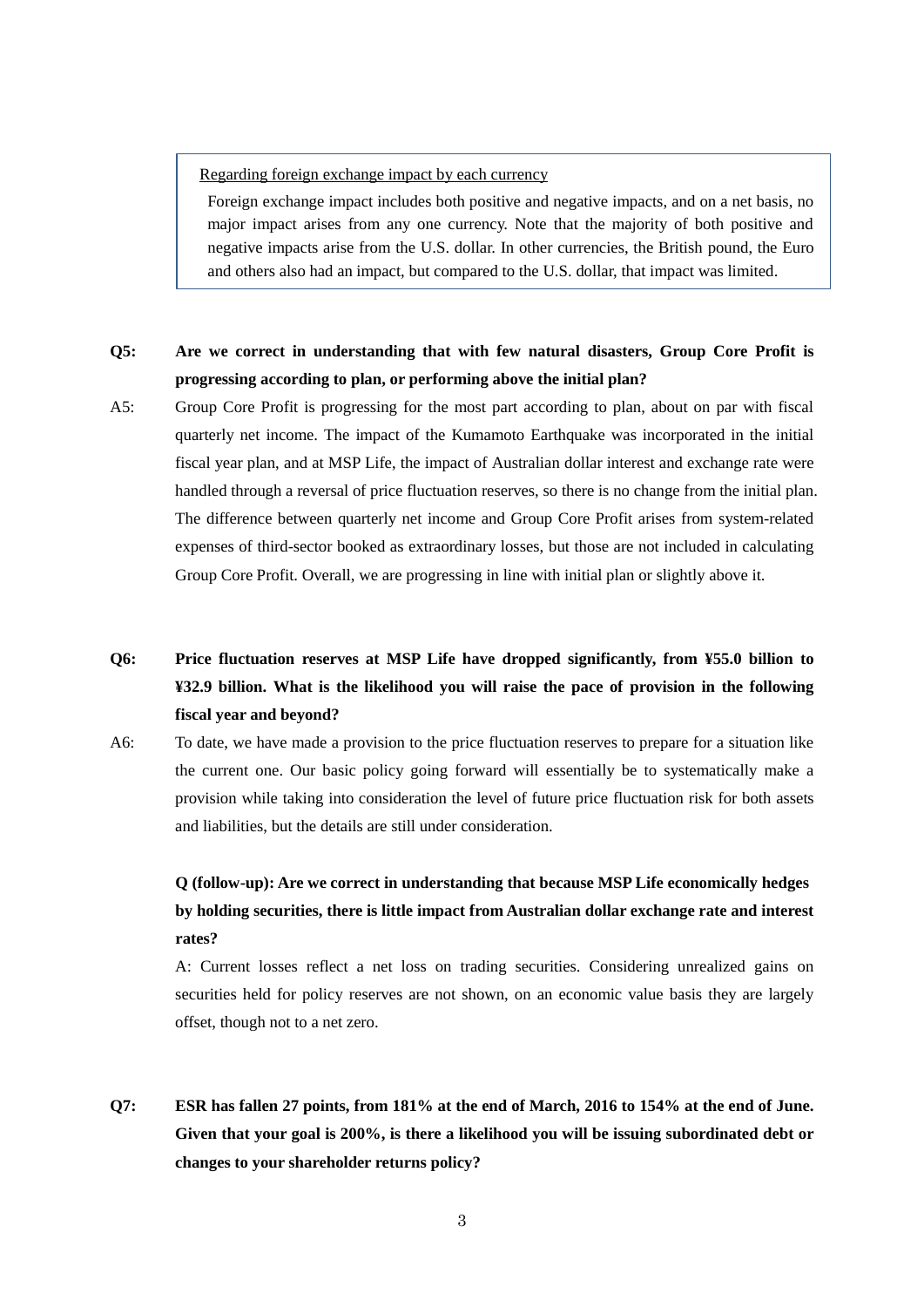- A7: The majority factor behind the 27 point drop in ESR is the drop in domestic interest rates. In the immediate term, interest rates are rising, stock prices are recovering and the ESR level is also recovering. If interest rates drop further going forward, there is a possibility that our goal of reaching 200% by around fiscal 2019 may be moved back slightly. At the same time, with our capital buffer in excess of ¥1.4 trillion, we are not apprehensive about the adequacy of capital. In that sense, we do not believe it will be necessary to raise funds by issuing subordinated debt and so on. Our shareholder returns policy also remains as is.
- **Q8: If policy reserves at MSP Life, while they may impact profit and loss, if they are economically neutral, please tell us whether you can exclude price fluctuation reserve gains and losses from Group Core Profit?**
- A8: That may be one approach, but to date we have handled accounting profits and losses through price fluctuation reserves. Even in cases where positive interest rates and foreign exchange rates have generated profits, we have continued to build price fluctuation reserves and include them in Group Core Profit. We intend to continue doing so for the time being.
- **Q9: Can you break out ordinary income and net income at MS Amlin? Also, while investment performance, like in the form of comprehensive income, moves in conjunction with fair value, but do you have figures on a realized basis?**
- A9: Ordinary income is ¥2.4 billion, with net income of ¥3.9 billion. Regarding investment performance, MS Amlin accounts for fluctuations in fair value of shares and bonds by booking them on the profit and loss statement. This figure also has an impact not on comprehensive income, but on net income. While we can't segment out fair value fluctuations alone, you can look at this as the impact of fair value fluctuation of assets.
- **Q10: Regarding system-related expenses associated with the transfer of third-sector long-term policies in force, are we correct in understanding these will be amortized at MSA Life in the next fiscal year and beyond, and that that burden will eventually go away?**
- A10: Amortization at MSA Life will begin in fiscal 2019. You are correct that the amortized portion will be offset in consolidated adjustments, with no future burden on a consolidated basis.
- **Q11: It appears that Group Core Profit is performing better in domestic non-life insurance, but worse in the overseas business. What are the factors behind this?**